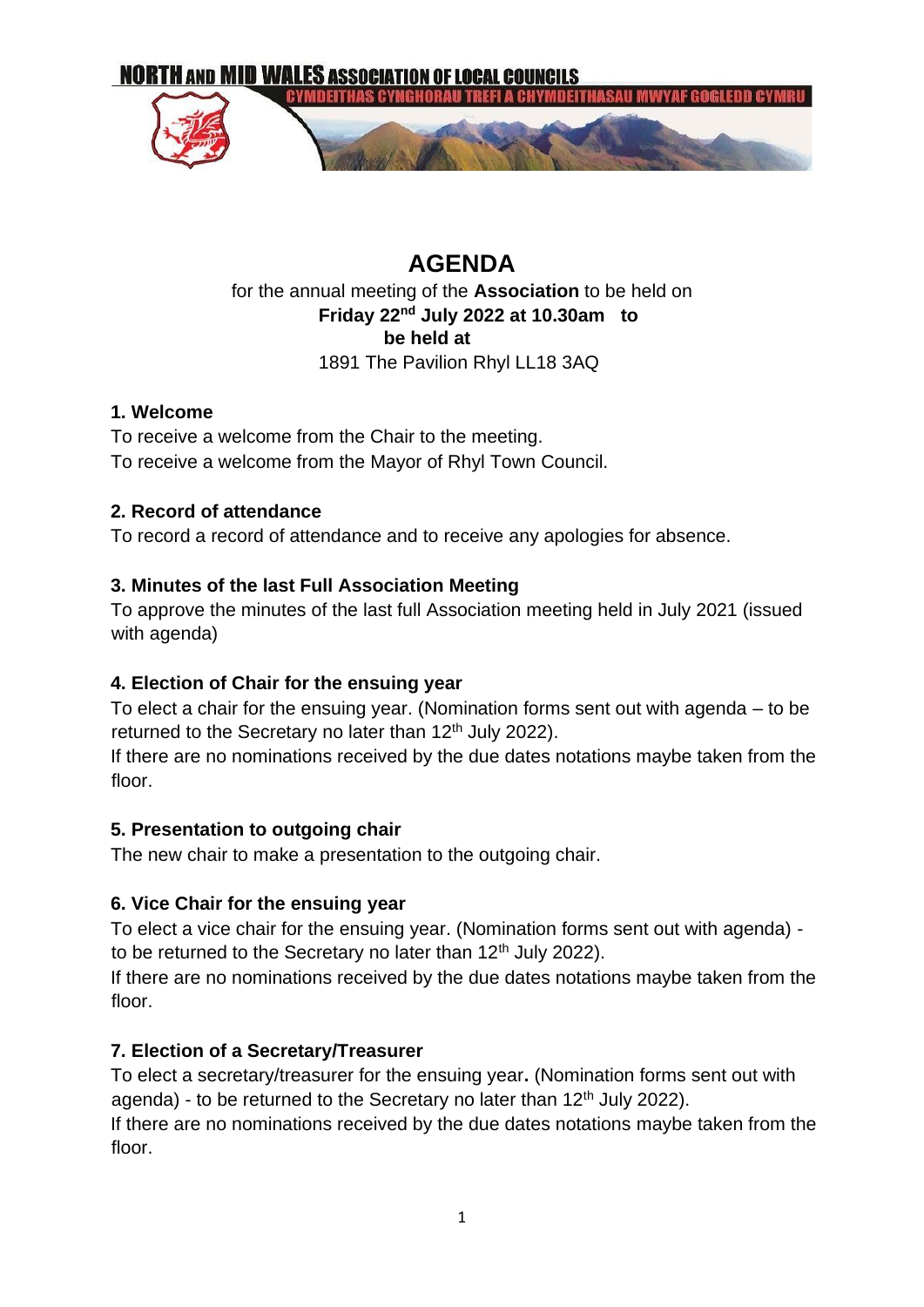

#### **8. Election of a President**

To elect a president for the ensuing council term until the Annual Meeting in July 2027. (Nomination forms sent out with agenda) - (nomination forms sent out with agenda) - to be returned to the Secretary no later than  $12<sup>th</sup>$  July 2022). If there are no nominations received by the due dates notations maybe taken from the floor.

#### **9. Financial Report & Annual Accounts**

To receive the annual accounts for approval – see appendix 1. To appoint an auditor for the ensuing year.

#### **9. Annual fees**

To consider the annual fees for the ensuing year:

| Heading                           | Current | Proposed |
|-----------------------------------|---------|----------|
| Larger Council (pop 10,000 plus)  | £90     | £100     |
| Medium Council (pop 5,000 plus)   | £65     | £75      |
| Smaller Council (pop under 5,000) | £50     | £60      |
|                                   |         |          |
| Meals                             | £16     | £20      |

To consider the budget presented for the ensuing year as set out below:

| Membership fees          |        | £1,880        |
|--------------------------|--------|---------------|
| Room hires               | £200   |               |
| Insurances               | £80    |               |
| Secretary                | £1,200 |               |
| <b>Banking provision</b> | £120   |               |
| Website                  | £90    |               |
| Other                    | £50    |               |
| Total<br><b>Balance</b>  |        | £1740<br>£140 |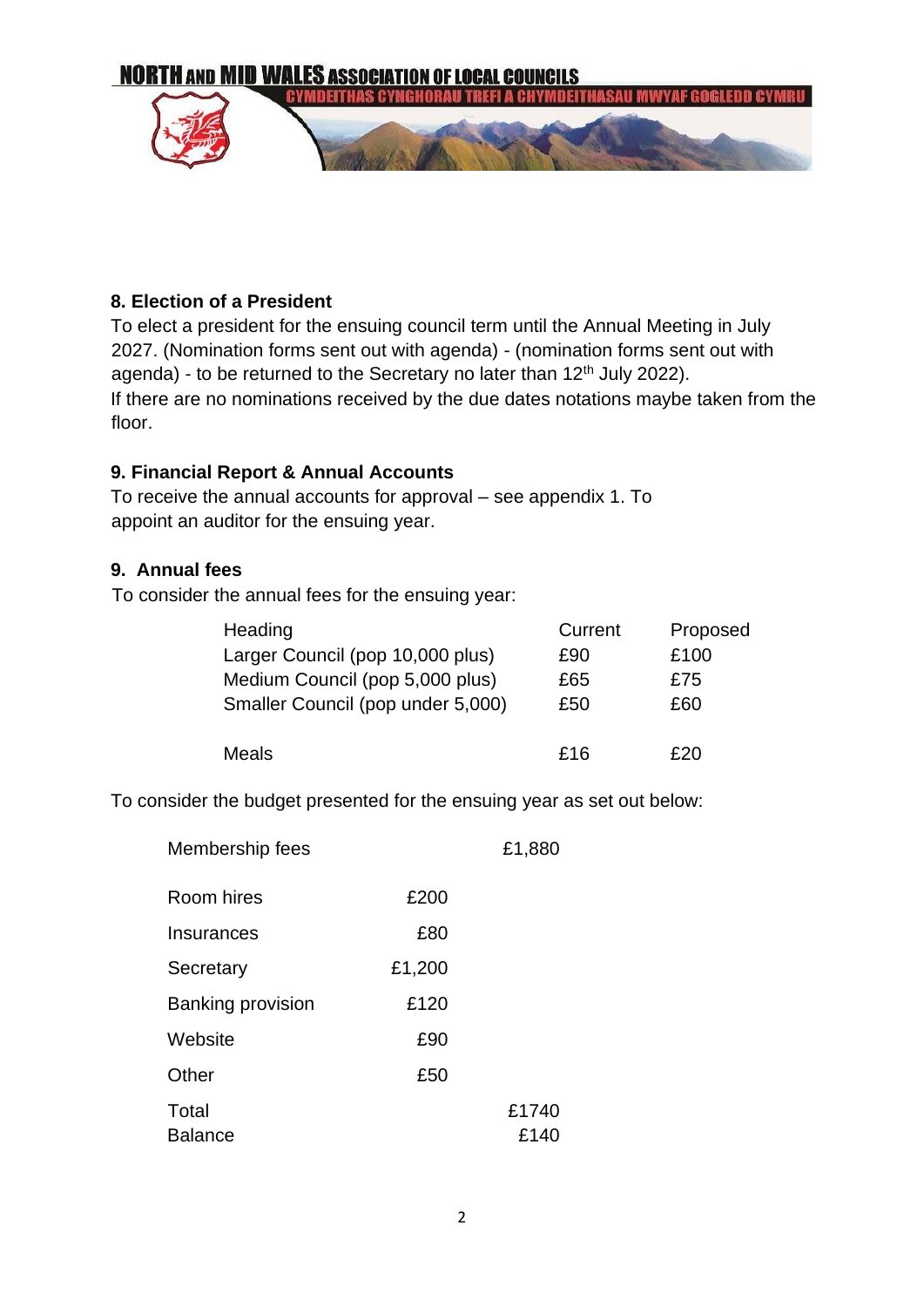

### **10. Dates of future meetings**

To consider and approve the schedule of dates for 2022-2023.

To consider venues for each meeting.

#### **Quarterly Meetings**

| Friday | 21 <sup>st</sup> October 2022               |
|--------|---------------------------------------------|
| Friday | 20 <sup>th</sup> January 2023               |
| Friday | 21 <sup>st</sup> April 2023                 |
| Friday | 21 <sup>st</sup> July 2023 at Connah's Quay |

Meetings start at 10.30am and will be in person.

#### **Executive Meetings**

| Friday | 23rd September 2022           |
|--------|-------------------------------|
| Friday | 9 <sup>th</sup> December 2022 |
| Friday | 17th March 2023               |
| Friday | 16th June 2023                |

Meetings start at 10.30am and will by Zoom until restrictions allow.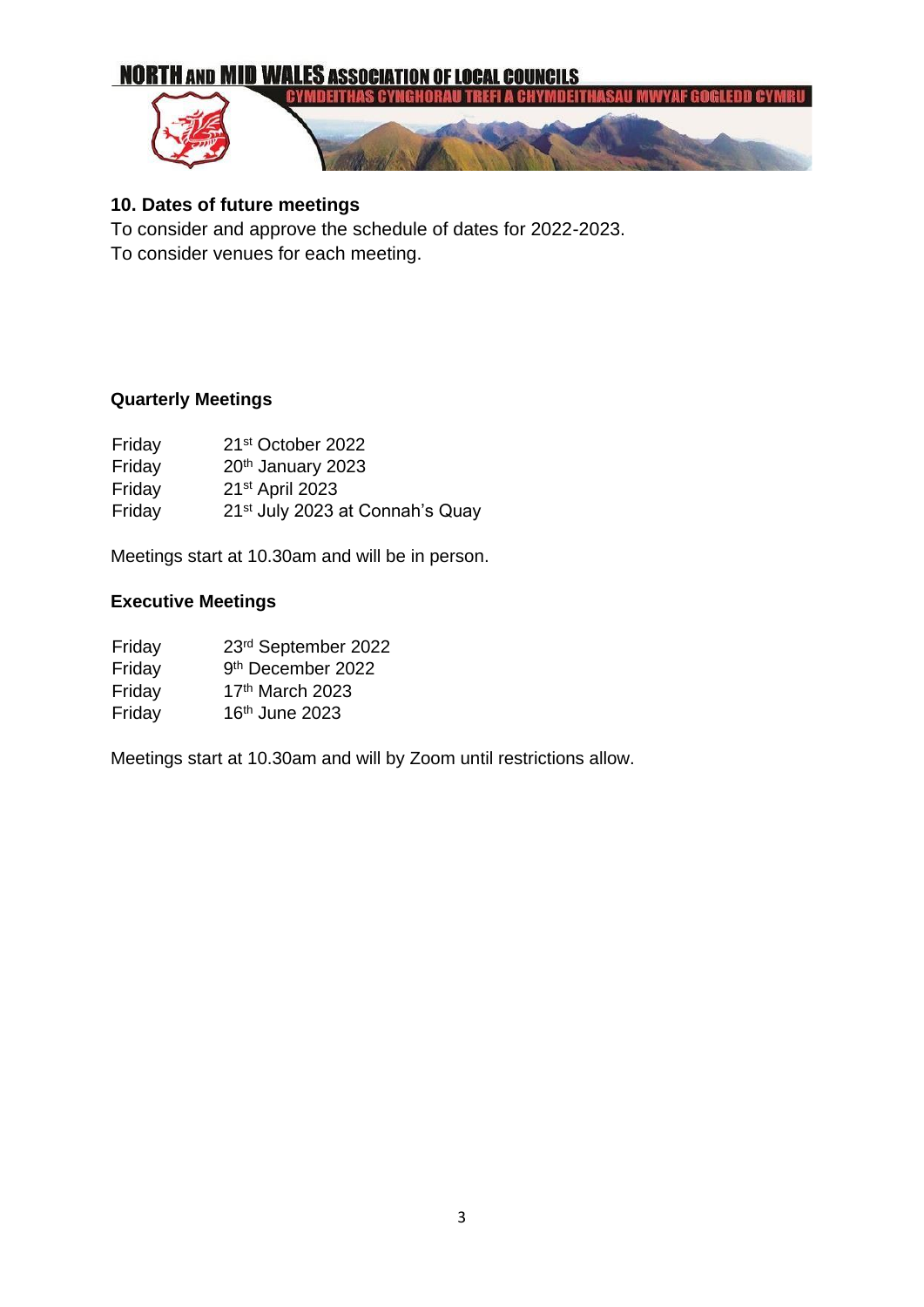

#### **APPENDIX 1**

#### **NORTH AND MID WALES ASSOCIATION OF LOCAL COUNCILS ANNUAL ACCOUNTS – to 31st March 2022**

INCOME

| Membership          | 1390.00 |
|---------------------|---------|
| Meals income        | 50.00   |
| Interest            | 0.00    |
| Debtors             | 0.00    |
| Fees from last year | 0.00    |
| Other               | 0.00    |
| TOTAL               | 1440.00 |

#### EXPENDITURE

| Meals          | 0.00    |
|----------------|---------|
| Expenses       | 0.00    |
| Administration | 1200.00 |
| Bank charges   | 0.00    |
| Gavel          | 61.95   |
| Web hosting    | 0.00    |